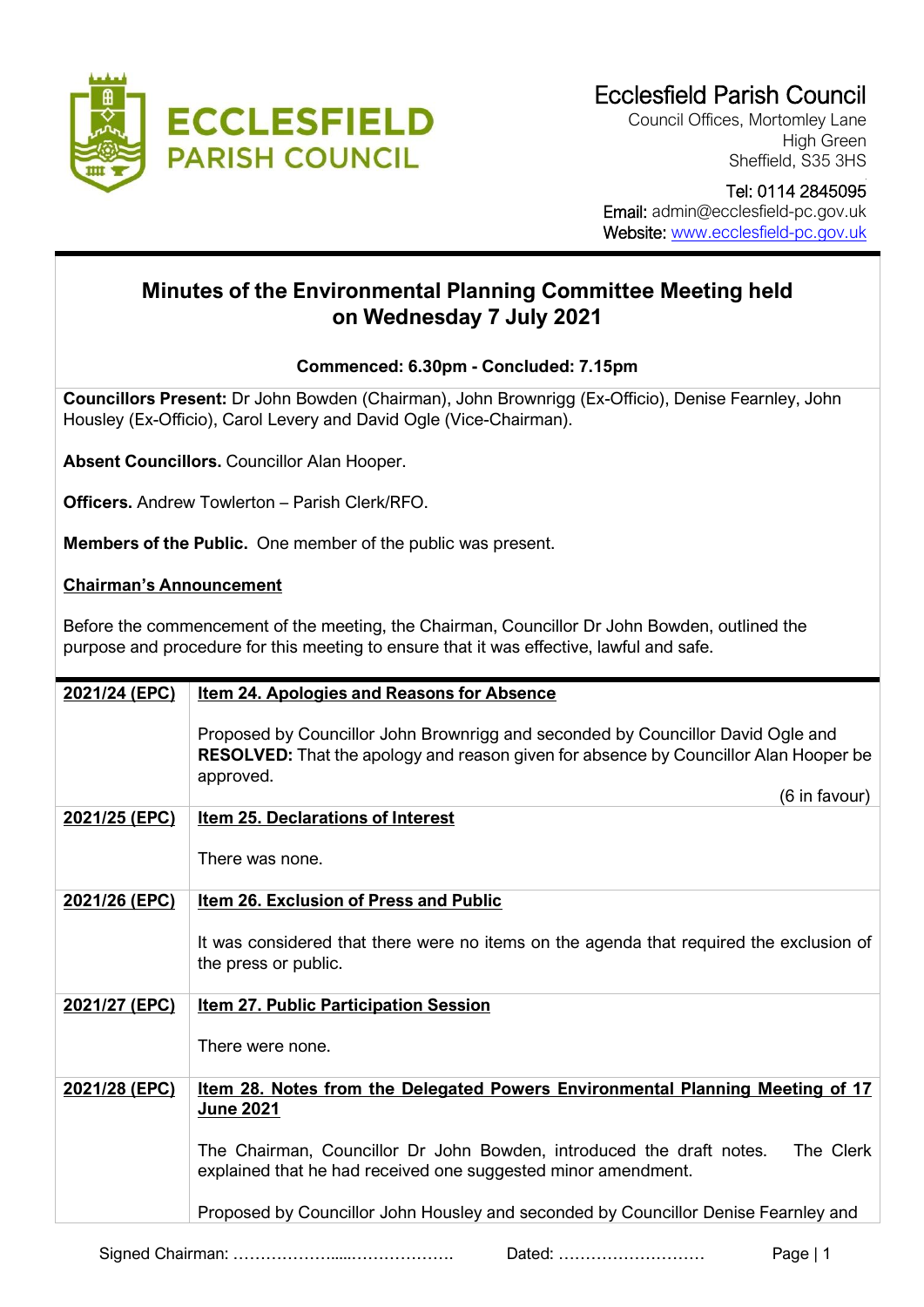|               | <b>RESOLVED:</b> That subject to the agreed minor amendment wording being made, the note<br>of the Environmental Planning meeting of 17 June 2021 be endorsed.                                                                                                                       |                       |                |                                                                                                                                                                                                                                                                                                                                                                            |                                                                                                              |                        |                                              |  |  |
|---------------|--------------------------------------------------------------------------------------------------------------------------------------------------------------------------------------------------------------------------------------------------------------------------------------|-----------------------|----------------|----------------------------------------------------------------------------------------------------------------------------------------------------------------------------------------------------------------------------------------------------------------------------------------------------------------------------------------------------------------------------|--------------------------------------------------------------------------------------------------------------|------------------------|----------------------------------------------|--|--|
|               | <b>Item 29. Planning Matters</b>                                                                                                                                                                                                                                                     |                       |                |                                                                                                                                                                                                                                                                                                                                                                            |                                                                                                              |                        | (6 in favour)                                |  |  |
| 2021/29 (EPC) | meeting and any delegated to the Admin Officer in accordance with Council Policy.                                                                                                                                                                                                    |                       |                | 29.1 To note and consider the list of planning applications for comment since the last                                                                                                                                                                                                                                                                                     |                                                                                                              |                        |                                              |  |  |
|               | 4 were considered.                                                                                                                                                                                                                                                                   |                       |                |                                                                                                                                                                                                                                                                                                                                                                            |                                                                                                              |                        |                                              |  |  |
|               | <b>Date</b><br><b>Received</b>                                                                                                                                                                                                                                                       | Planning<br>Reference |                | <b>Site Location</b>                                                                                                                                                                                                                                                                                                                                                       | <b>Brief Description of</b><br>Proposal                                                                      |                        | <b>Date</b><br><b>Comments</b><br><b>Due</b> |  |  |
|               | 21.6.21                                                                                                                                                                                                                                                                              | 21/02716/FUL          |                | 110 Sundew<br>Gardens,<br>Sheffield, S35<br>4DU                                                                                                                                                                                                                                                                                                                            | Erection of detached<br>garage to front of<br>dwellinghouse.                                                 |                        | 9.7.21                                       |  |  |
|               | 21.6.21                                                                                                                                                                                                                                                                              | 21/02658/FUL          |                | 161 Lane End.<br>Sheffield, S35<br>2UH                                                                                                                                                                                                                                                                                                                                     | Erection of a rear<br>garage/store and the<br>provision of 2<br>additional off-street car<br>parking spaces. |                        | 12.7.21                                      |  |  |
|               | 21.6.21                                                                                                                                                                                                                                                                              | 21/02737/FUL          |                | <b>12 Brailsford</b><br>Road, Sheffield,<br><b>S35 9DJ</b>                                                                                                                                                                                                                                                                                                                 | Demolition of<br>conservatory and<br>erection of two/single-<br>storey rear extension<br>to dwellinghouse.   |                        | 12.7.21                                      |  |  |
|               | 28/6/21                                                                                                                                                                                                                                                                              | 21/02818/FUL          |                | 41 Hill Top Road,<br>Grenoside,<br>Sheffield, S35<br>8PE                                                                                                                                                                                                                                                                                                                   | Erection of dormer<br>window to front of<br>dwellinghouse.                                                   |                        | 16.7.21                                      |  |  |
|               | Proposed by Councillor Denise Fearnely and seconded by Councillor Carol Levery and<br>RESOLVED: That the Council has no objections or comments to make on these planning<br>applications<br>(6 in favour)<br>29.2 To receive notifications of any planning decision notices (listed) |                       |                |                                                                                                                                                                                                                                                                                                                                                                            |                                                                                                              |                        |                                              |  |  |
|               | applications, as follows:                                                                                                                                                                                                                                                            |                       |                | The Committee was informed of notifications of planning decision notices for 9 planning                                                                                                                                                                                                                                                                                    |                                                                                                              |                        |                                              |  |  |
|               | Planning<br>Reference                                                                                                                                                                                                                                                                |                       |                | <b>Site/Location Proposal</b>                                                                                                                                                                                                                                                                                                                                              |                                                                                                              | Outcome                |                                              |  |  |
|               | 21/00944/FUL                                                                                                                                                                                                                                                                         |                       | <b>S35 9WE</b> | 86 Church Street, Ecclefield, Sheffield,<br>Creation of vehicular access point.                                                                                                                                                                                                                                                                                            |                                                                                                              |                        | Granted conditionally.                       |  |  |
|               | 21/01666/FUL                                                                                                                                                                                                                                                                         |                       |                | 31 Glenwood Crescent, Sheffield, S35 1YU<br>Demolition of side garage, erection of two<br>storey side/rear extension and provision of<br>render to Dwellinghouse.                                                                                                                                                                                                          |                                                                                                              | Granted conditionally. |                                              |  |  |
|               | 21/01801/FULTEL                                                                                                                                                                                                                                                                      |                       |                | <b>Telecommunications Mast outside Vander</b><br>House, 1 Starnhill Close, Sheffield, S35 9TG<br>Removal of existing headframe with 6no.<br>Antennas and installation of replacement<br>headframe with 12no. Antennas to existing 25m<br>high monopole (overall height 26.2m); and 3no.<br>new ground level equipment cabinets and<br>ancillary development with compound. |                                                                                                              |                        | Granted conditionally.                       |  |  |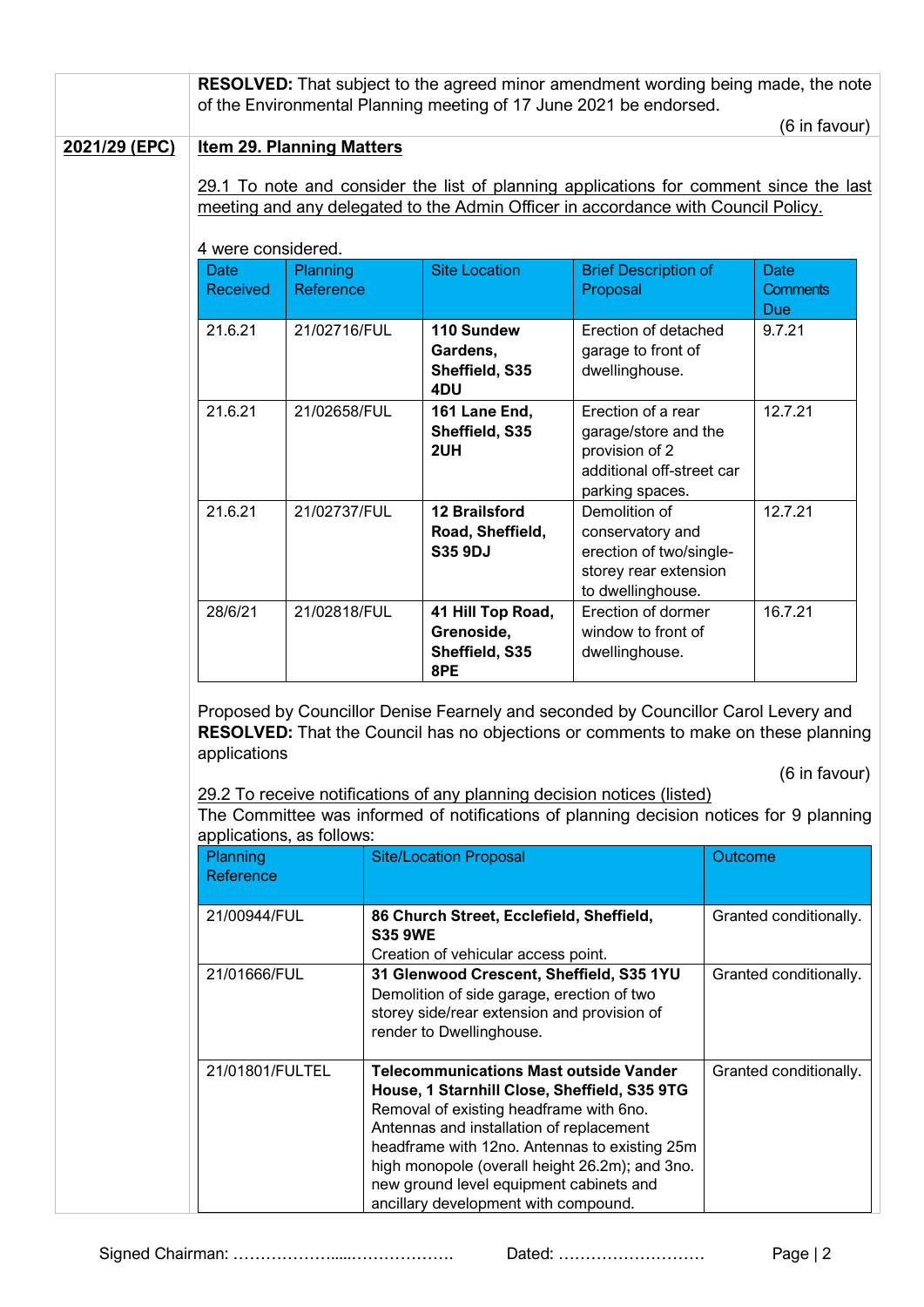|               | 21/01754/FUL                                                                                                                                                                                                                                                                                                                                                                                                                                                                                                                                                                                                                                                                                   | Appletree Nursery, Main Street, Grenoside,<br>Sheffield, S35 8PQ<br>Erection of replacement waterproof/insulated<br>roof to pavilion building including raised<br>roofline new parapet and fascia and associated<br>works.                                                                                                                                                                                                                                                                                                                                                                                                                                                                                                                                                                                       | Granted conditionally.              |  |  |
|---------------|------------------------------------------------------------------------------------------------------------------------------------------------------------------------------------------------------------------------------------------------------------------------------------------------------------------------------------------------------------------------------------------------------------------------------------------------------------------------------------------------------------------------------------------------------------------------------------------------------------------------------------------------------------------------------------------------|------------------------------------------------------------------------------------------------------------------------------------------------------------------------------------------------------------------------------------------------------------------------------------------------------------------------------------------------------------------------------------------------------------------------------------------------------------------------------------------------------------------------------------------------------------------------------------------------------------------------------------------------------------------------------------------------------------------------------------------------------------------------------------------------------------------|-------------------------------------|--|--|
|               | 21/01496/FUL                                                                                                                                                                                                                                                                                                                                                                                                                                                                                                                                                                                                                                                                                   | Flat above Springfield Vet, 93 Station Road,<br>Chapeltown, Sheffield, S35 2XF<br>Retention of front and rear dormer windows<br>and erection of external staircase to rear.                                                                                                                                                                                                                                                                                                                                                                                                                                                                                                                                                                                                                                      | Refused with<br>enforcement action. |  |  |
|               | 21/01399/FUL                                                                                                                                                                                                                                                                                                                                                                                                                                                                                                                                                                                                                                                                                   | 12 Walnut Place, Sheffield, S35 1PR<br>Alterations to attached garage to form<br>additional habitable space and erection of two<br>storey rear infill extension to dwellinghouse.                                                                                                                                                                                                                                                                                                                                                                                                                                                                                                                                                                                                                                | Granted conditionally.              |  |  |
|               | 21/01186/FUL                                                                                                                                                                                                                                                                                                                                                                                                                                                                                                                                                                                                                                                                                   | 16 Trickett Road, High Green, Sheffield, S35<br>4FN<br>Demolition of rear conservatory and erection of<br>single-storey rear extension to dwellinghouse.                                                                                                                                                                                                                                                                                                                                                                                                                                                                                                                                                                                                                                                         | Granted conditionally.              |  |  |
|               | 21/00966/FUL                                                                                                                                                                                                                                                                                                                                                                                                                                                                                                                                                                                                                                                                                   | 4 Wheel Lane, Grenoside, Sheffield, S35 8RN<br>Alterations to roof to form an additional floor<br>and erection of a single storey rear extension to<br>dwellinghouse.                                                                                                                                                                                                                                                                                                                                                                                                                                                                                                                                                                                                                                            | Granted conditionally.              |  |  |
|               | 21/02064/FUL                                                                                                                                                                                                                                                                                                                                                                                                                                                                                                                                                                                                                                                                                   | 20 Church Street, Ecclesfield, Sheffield, S35<br>9WE<br>Change of use of dwellinghouse (Use Class<br>C3) to ground floor shop and offices to upper<br>floor (Use Class E) with associated internal<br>alterations and provisions of shop front.                                                                                                                                                                                                                                                                                                                                                                                                                                                                                                                                                                  | Granted conditionally.              |  |  |
| 2021/30 (EPC) | <b>Item 30. Licensing Matters</b>                                                                                                                                                                                                                                                                                                                                                                                                                                                                                                                                                                                                                                                              | It was explained that the Council had not been notified of any.                                                                                                                                                                                                                                                                                                                                                                                                                                                                                                                                                                                                                                                                                                                                                  |                                     |  |  |
| 2021/31 (EPC) |                                                                                                                                                                                                                                                                                                                                                                                                                                                                                                                                                                                                                                                                                                | Item 31. To consider the Council declaring a Nature Emergency for Sheffield                                                                                                                                                                                                                                                                                                                                                                                                                                                                                                                                                                                                                                                                                                                                      |                                     |  |  |
|               | It was explained that the Council had been asked as part of a wider campaign by bodies<br>and individuals such as Sheffield and Rotherham Wildlife Trust, Sheffield Friends of the<br>Earth to support them in declaring a Nature Emergency for Sheffield. It was understood<br>that Sheffield City Council had agreed to declare a Nature Emergency for Sheffield and is<br>preparing a multi-agency Action Plan in support of it.<br>Proposed by Councillor David Ogle and seconded by Councillor John Housley and<br><b>RESOLVED:</b> That it is recommended to Council that the Parish Council joins the wider<br>campaign by declaring a Nature Emergency for Sheffield.<br>(6 in favour) |                                                                                                                                                                                                                                                                                                                                                                                                                                                                                                                                                                                                                                                                                                                                                                                                                  |                                     |  |  |
| 2021/32       | <b>Item 32. Hedgehog Heroes Status</b>                                                                                                                                                                                                                                                                                                                                                                                                                                                                                                                                                                                                                                                         |                                                                                                                                                                                                                                                                                                                                                                                                                                                                                                                                                                                                                                                                                                                                                                                                                  |                                     |  |  |
| <u>(EPC)</u>  | widely was underlined.                                                                                                                                                                                                                                                                                                                                                                                                                                                                                                                                                                                                                                                                         | It was explained that the Council has been awarded Hedgehog Heroes Roll of Honour by<br>the British Hedgehog Preservation Society in recognition of its efforts of conserving<br>hedgehogs. This acknowledgement was very much welcomed by the Committee and<br>thanks and tribute paid to all those involved, including the Working Group leading on this.<br>The need to publicise this achievement in the community through social media and more<br>Reference was made to holding two nature conservation/picnic days in the Parish over the<br>summer. It was agreed that this was a good idea. This was then discussed. It was<br>suggested that Chapeltown and Grenoside parks may be suitable venues. Reference was<br>also made that a small budget of about £250 would be required to facilitate this. |                                     |  |  |